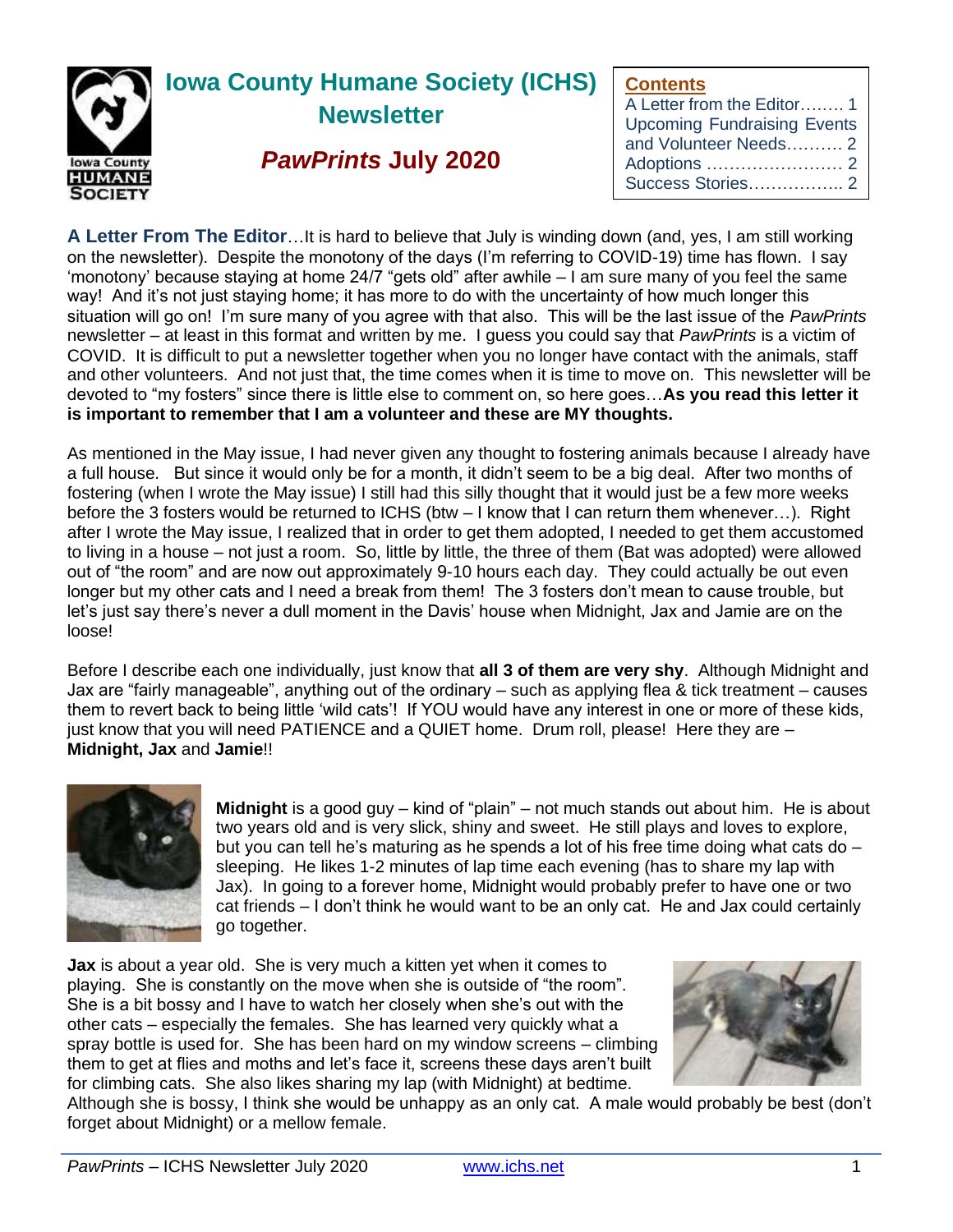

**Jamie** is a bit of an enigma – I have yet to figure her out. She is a small cat – perhaps 3 years old but possibly older. She likes to be petted and scratched – but on her terms – otherwise she will nip your fingers. She "freaks out" when I attempt to pick her up so I don't if it can be avoided. She definitely keeps Midnight and Jax in line – they steer clear of her. I call her "squad car" because when 2 cats (any two) get into a squabble, she's right there (I'm not sure if she's there to break it up or get in on the tussle). I think she would prefer to be an only cat but I don't know for sure. Sometimes when she "goes after" Jax and Midnight, it is possible that she is trying to play but she just

doesn't know how to play nice. She does play with toys. She likes to be in the kitchen rubbing up against my ankles when I am doing the dishes or cooking. She is always the first of the three to greet me in the morning. She really has come a long way since coming to ICHS in early March!

### **Upcoming Fundraising Events and Volunteer Needs**

We are currently in the process of creating virtual events for a day or night of family fun. Please look for updates on these events at our website [www.ichs.net.](http://www.ichs.net/)

#### **May & June Adoptions**

| <b>May</b>    |        |             | June         |               |              |           |                   |
|---------------|--------|-------------|--------------|---------------|--------------|-----------|-------------------|
| <b>Cats</b>   |        | <b>Dogs</b> | <b>Cats</b>  |               |              |           | <b>Dogs</b>       |
| Cedar         | Rose   |             | Max          | Cruz          | Sunshine     | Sylvester | ZZ <mark>ම</mark> |
| Aster         | Alice  |             | Ruth         | Winda         | Tv           |           | Cola              |
| Rascal & Toni | Abel & |             | Daffodil     | Juniper       | Jean         |           | Timmy             |
| Mr. Bean      | Ibbid  |             | <b>Bunny</b> | Harley        | Caribou      |           | <b>Ben</b>        |
| Lily          | Roxy   |             | Candy        | <b>Prints</b> | <b>Miles</b> |           | Packer            |
| Opal          | Smudge |             | Cadbury      | Chaz          | Tullv        |           |                   |
| Bat           |        |             | <b>Bud</b>   | Puma          | <b>Buffy</b> |           |                   |

denotes animal has been at ICHS for over a year/was on the Hopeful Hearts (Top Ten) list/has special needs/or is elderly

#### **Success Stories**



**Hollie** - Many of you are familiar with Hollie who had been at the shelter for quite awhile. Hollie was adopted by Donna shortly after the "stay at home" order came about. FYI – Donna is one of our dedicated "cat cuddlers" and an ICHS Board member. She is also one of our reliable foster moms (kittens) and she adopted, Dijon, a special needs kitty in 2018. Hollie's story just goes to show how totally different animals are once they leave the shelter. Thank you, Donna, for providing a loving home for these two kitties as well as all of the many things that you do for ICHS!

PS - I just had to include the pic of Hollie sleeping in the window. At the shelter – especially after having been there for awhile – she seldom left her "hidey-hole" cubby.

I met Hollie her first week at the shelter in 2018 and loved her immediately. She had been through losing her home with her elderly owner, and was



desperate for affection and comfort. But as the months went by without being adopted, she became cranky and very particular about whose touch she would allow. We promoted her through advertising and on our Top Ten/Hopeful Hearts feature on our website, but no one came for our little princess Hollie.

As her persnickety-ness advanced, we began telling prospective adopters that Hollie needed to be an ONLY cat, and that she wouldn't tolerate even a glance from another cat. And so more months passed ...